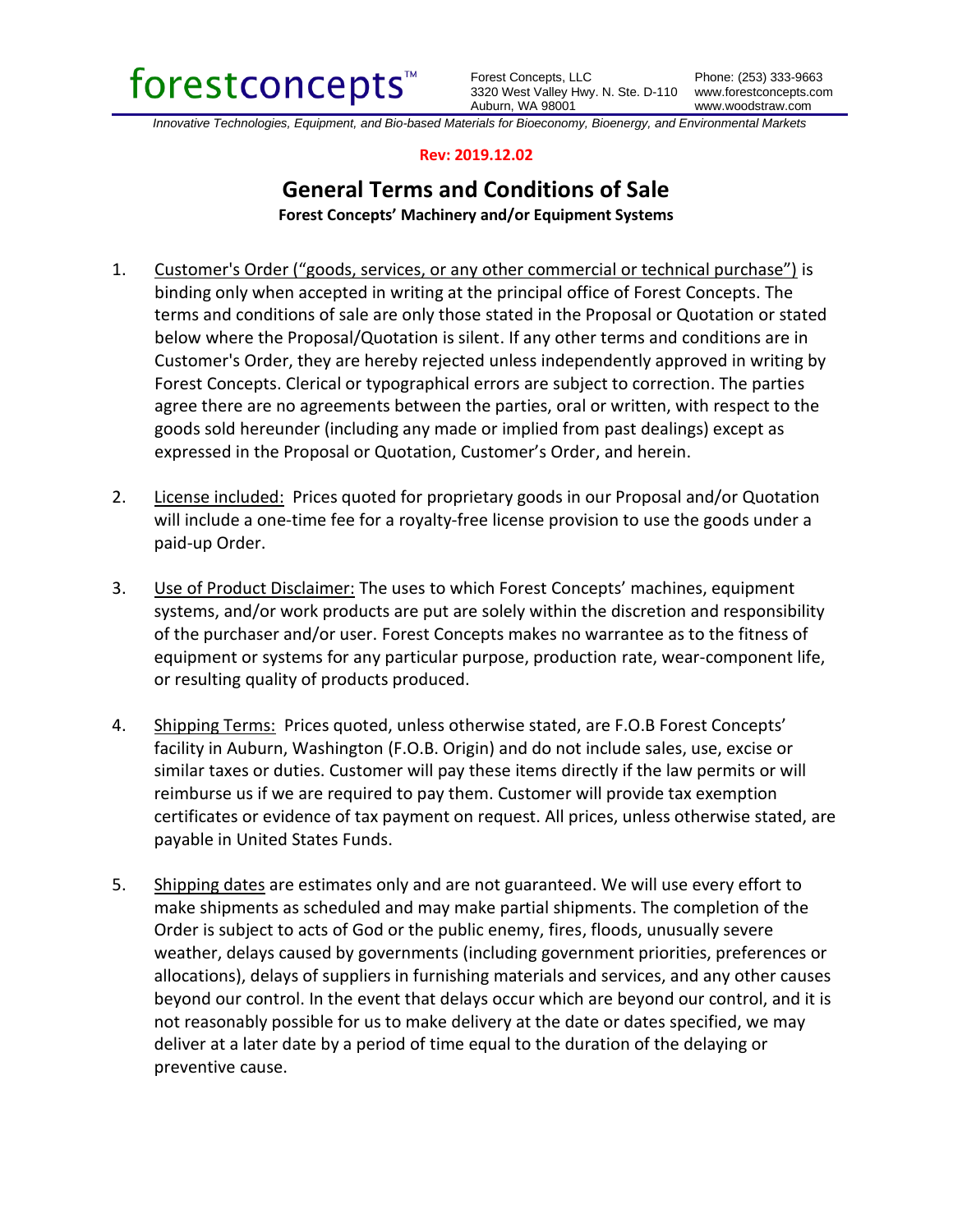- 6. Payment Terms: For stock items normally maintained in inventory, we reserve the right to require payment in advance of shipment. Terms of payment are Net 30 days; any amounts not paid when due shall bear interest at the rate of 1 1/2% per month or at the highest rate permitted by law (whichever is less), from the date of shipment until paid. We reserve a security interest in each item shipped, which will be satisfied by payment in full. We have the right to file a copy of this document as a financing statement.
- 7. Items Produced to Order: For machinery, equipment systems, and services that are designed and/or manufactured to-order, a partial payment may be required upon Order acceptance and additional milestone-based partial payments may be required prior to Order completion as detailed in the Quotation or Proposal.
- 8. New Intellectual Property: All Intellectual Property created by Forest Concepts in the course of fulfillment of the Produced to Order shall remain the property of Forest Concepts and shall not be deemed to be a Work for Hire.
- 9. Payment Default: If Customer fails to make payments when due or if bankruptcy or insolvency proceedings are instituted by or against Customer, or if Customer makes an assignment for the benefit of creditors, Customer will be deemed in default and we will have the right to terminate our obligations by written notice to Customer, but such termination will not affect Customer's obligation to pay for items delivered and work in progress.
- 10. Returned Goods: No goods may be returned without prior written approval of Forest Concepts. Return authorization will include cancellation charges, which shall protect Forest Concepts against all costs and losses. Forest Concepts' standard restocking charge on standard items returned in original unused condition is 30% of the Order or item selling price to the Customer.
- 11. Cancellation of Orders: Orders placed with and accepted by Forest Concepts may not be cancelled except upon written notification to Forest Concepts prior to shipment or pickup and with Forest Concepts' written consent to cancel the order. Cancellation by Customer subsequent to an Order acceptance will incur cancellation charges to protect Forest Concepts against all costs and losses.
- 12. Discontinue or Modify: Forest Concepts reserves the right to discontinue the manufacture, change or modify the design and/or construction of the goods sold pursuant to this document, without incurring any obligation to Customer.
- 13. Jurisdiction of the Order: If this Order is shipped from the United States, the laws of the State from which this Order is shipped shall govern all questions relating to this sale. If this Order is shipped from outside the United States, then this sale shall be governed by the United Nations Convention on Contracts for the International Sale of Goods, as amended, to the extent it is not inconsistent with these terms and conditions.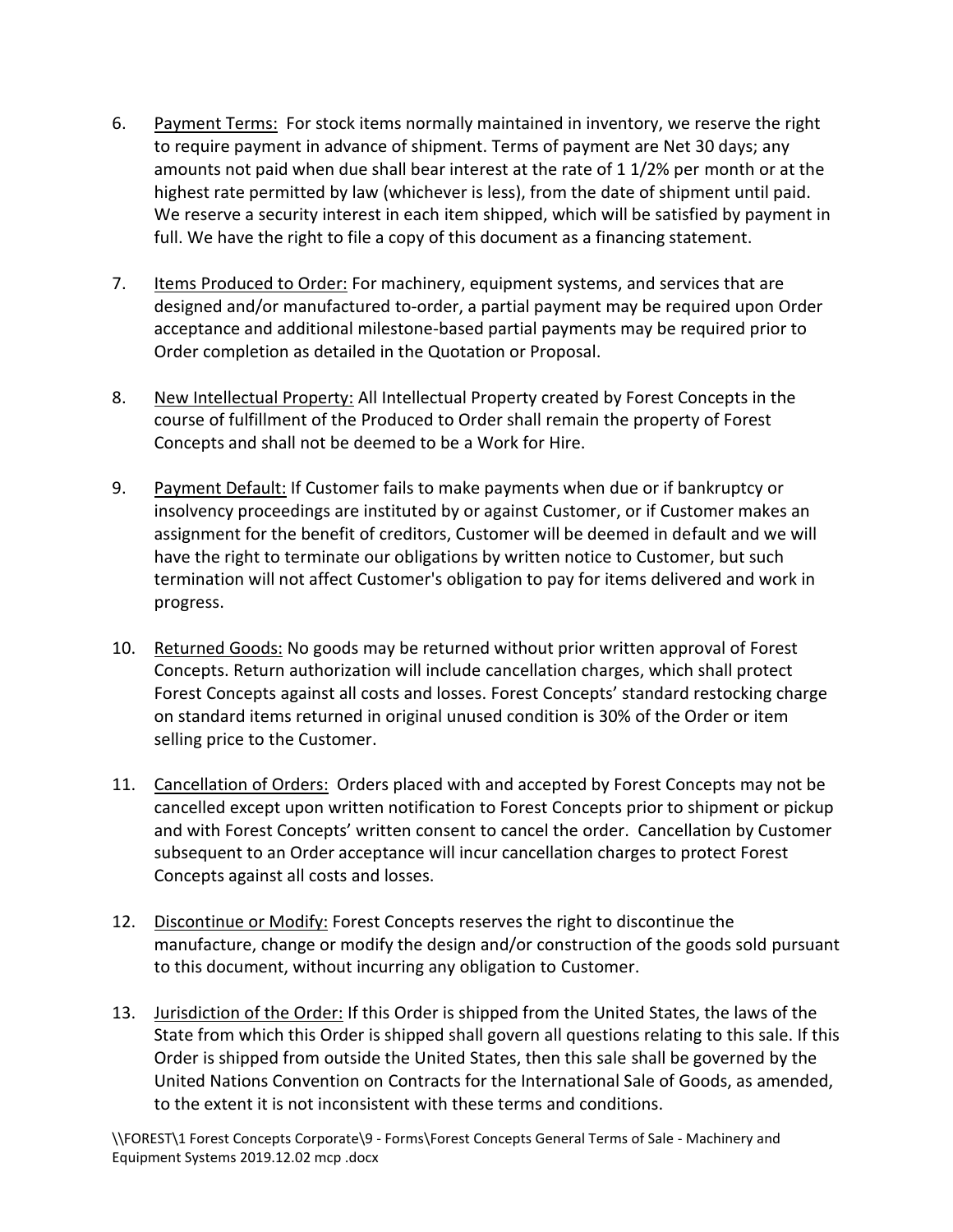- 14. Title Transfer: Since the shipping terms are F.O.B Forest Concepts' facility, title to items passes to Customer when delivered to carrier, and we are not responsible for damage or loss in transit. All items should be inspected and tested as soon as received. If any damage is discovered, a claim should be filed with the carrier. A full report of the damage should be forwarded to us so that we can arrange for repair or replacement. We can arrange for in-transit insurance at Customer's expense but will not do so without Customer's written instructions.
- 15. Warranty: Products that we manufacture are warranted, when paid for and properly installed, operated, and maintained, to be free from defects in material and workmanship and to conform to the specifications listed on the Quotation or Proposal. If no specifications are listed, the items are warranted to conform to our currently published specifications. The warranty period is one year from the date of installation by the first user of the goods, or eighteen (18) months from the date of shipment to the first user, whichever occurs first.
- 16. OEM Products: No warranty is given for products or components (such as electric or pneumatic mechanisms) manufactured by companies not affiliated by ownership with Forest Concepts, or for goods which have been subject to misuse, use in incorrect environmental conditions, one-time , improper application, corrosion or improper preventive maintenance, or which have been modified or repaired by unauthorized persons. We must receive written notice of defect within the warranty period.
- 17. Limited Liability: Our liability is limited to servicing or adjusting any item returned to our facility in Auburn, WA, for that purpose, including replacing any defective parts therein. Customer must pay packing, crating and transportation costs to and from our facility. At Customer's request, we will make reasonable efforts to provide warranty service at the Customer's premises, provided the Customer pays our then current rates for field service and the associated travel and living expenses. If a fault has been caused by improper installation, maintenance or use, or by abnormal conditions of operation, repairs will be billed at normal rates. If any fault develops, the following steps should be taken: Notify us by giving the item model number, serial number and details of the difficulty. On receipt of this information, you will be given service data or shipping instructions. On receipt of shipping instructions, forward the item prepaid. If the item or the fault is not covered by warranty, an estimate of charges will be furnished before work begins. All statements and guarantees covering designs, materials, workmanship and performance are those of the respective manufactures or the equipment and material herein that is quoted upon. We do not in our own name or for ourselves underwrite any such statements or guarantees of manufactures we represent. FOREST CONCEPTS DISCLAIMS STATUTORY AND IMPLIED WARRANTIES, SUCH AS WARRANTIES OF MERCHANTABILITY AND FITNESS FOR PURPOSE. FOREST CONCEPTS MAKES NO WARRANTY, AND NO WARRANTY SHALL BE DEEMED TO EXIST, THAT CUSTOMER HOLDS THE GOODS FREE OF THE CLAIM OF ANY THIRD PARTY THAT MAY ARISE FROM